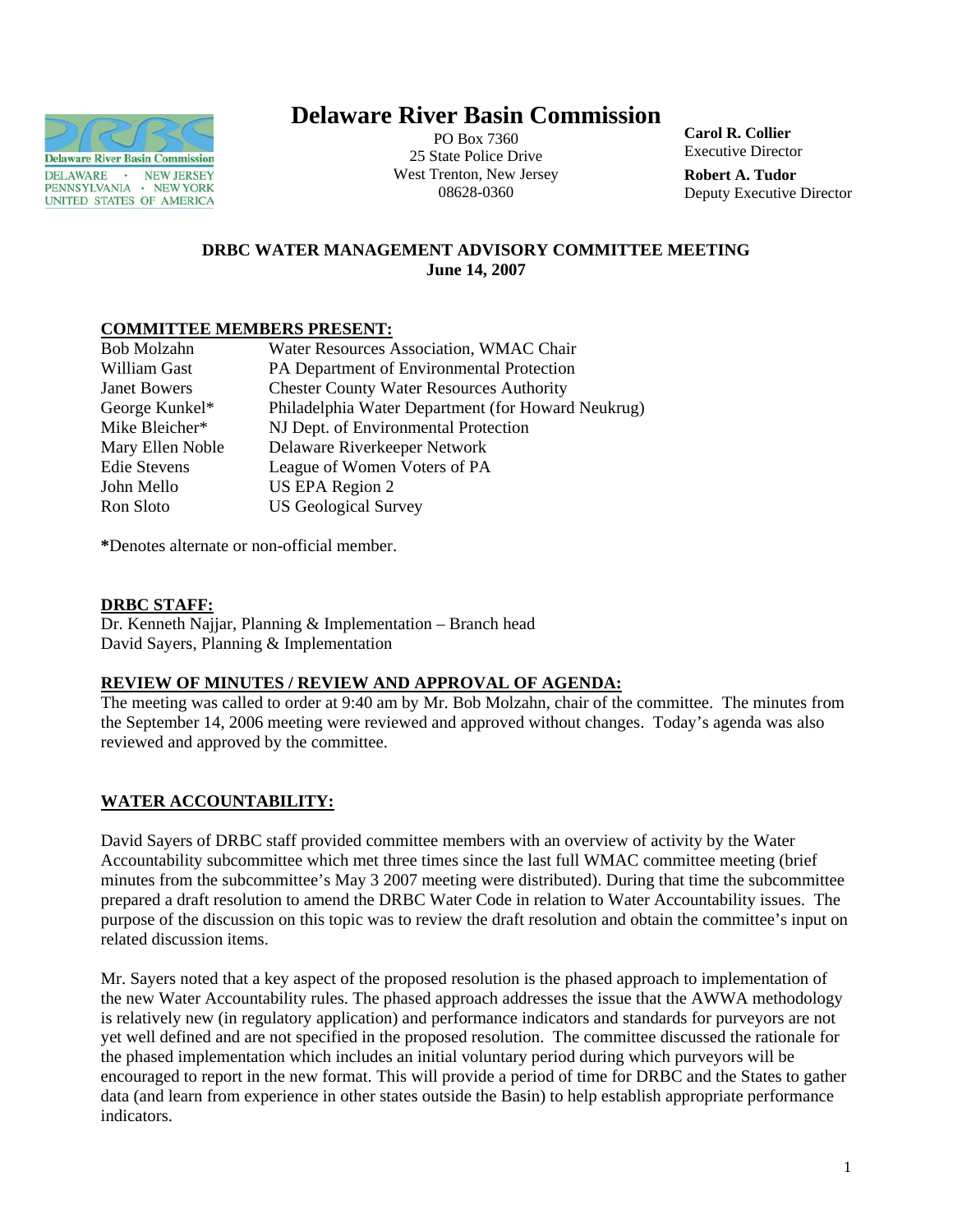Mr. George Kunkel noted that even in the absence of specific performance indicators, it is anticipated that the audit process will provide valuable information to system operators and regulators. The use of the audit should help purveyors to better understand their system and identify areas of water loss which also represent financial losses and thereby provide an incentive for purveyors to address those losses. At the same time, regulators will begin to gather data on water losses that are more meaningful than the traditional approach, which will help to target systems with the greatest physical water losses. Mr. Kunkel noted that the water audit software has a cost indicator that should provide a further incentive for purveyors to undertake the audit as it can identify the cost of water losses. Mr. Kunkel noted that traditional regulatory audits provided no information regarding the costs of water lost. Ms. Jan Bowers suggested that during the phased implementation, purveyors could set their own standards which would be reviewed by DRBC and the states.

During the subcommittee sessions the issue of meter calibration had arisen, specifically whether greater accuracy than 5% should be required at the source level, as per DRBC's current regulations. Mr. Kunkel noted that although greater accuracy is possible and desirable, he withdrew furthering the issue at this time, in the interest of advancing the vote by WMAC to approve the resolution and send it to the Commissioners for their consideration.

Mr. Bill Gast made a motion to approve the resolution with the edits proposed during the discussion, Ms. Mary Ellen Noble seconded the motion; a vote was taken and the motion was approved. The resolution will be presented to the Commissioners at the next Commission meeting (Sept, 07)

#### **WATER MANAGEMENT UPDATES:**

**State of the Basin Report.** Dr. Ken Najjar provided an update on progress with the State of the Basin Report. Dr. Najjar noted that the report is behind schedule with the DRBC still working with Jerry Kauffman of the University of Delaware. There have been many challenges in compiling the data, with data gaps and other issues making it difficult to tell a clear story for many parameters and issues. The purpose of the State of the Basin report is to give a status of key issues and where possible show trends over the last 10 or 15 years.

#### **Basin Plan Implementation**

The remainder of the meeting was spent reviewing the matrix of Basin Plan objectives that fall under the WMAC's area of expertise:

*i) Water Budget Projects:* Dr. Najjar noted that there is a lot of work going on with water budgets in the basin. Two major studies were performed by the USGS; one was a specific water budget project covering five watersheds, the other was a basin-wide assessment of groundwater availability which is another form of water budget. A GIS-based water budget screening tool has been developed by the USGS for the PA State Water Plan; it is also being applied in the Wissahickon Pilot Critical Area Resource Plan (CARP) project. Related to this, the Pennsylvania DEP Growing Greener Project on instream flows with the Nature Conservancy is still in progress. Also, the work being done by NJDEP and the USGS using the HIP, (Hydrologic Integrity Protocol) is another instream flow-related effort which falls under the broad title of water budgeting. Ms. Bowers noted that we should probably look at all the various water budgeting approaches and determine what the relative merits are and what is the role of water budgets in water management? The committee agreed this would be a good topic for discussion at a future meeting.

*ii) Water Transfers:* There are a number of objectives in the basin plan about water transfers. WMAC formed a subcommittee and ultimately approved a position statement on this issue which was presented to, and approved by, DRBC Commissioners. In investigating the issue of transfers the committee concluded